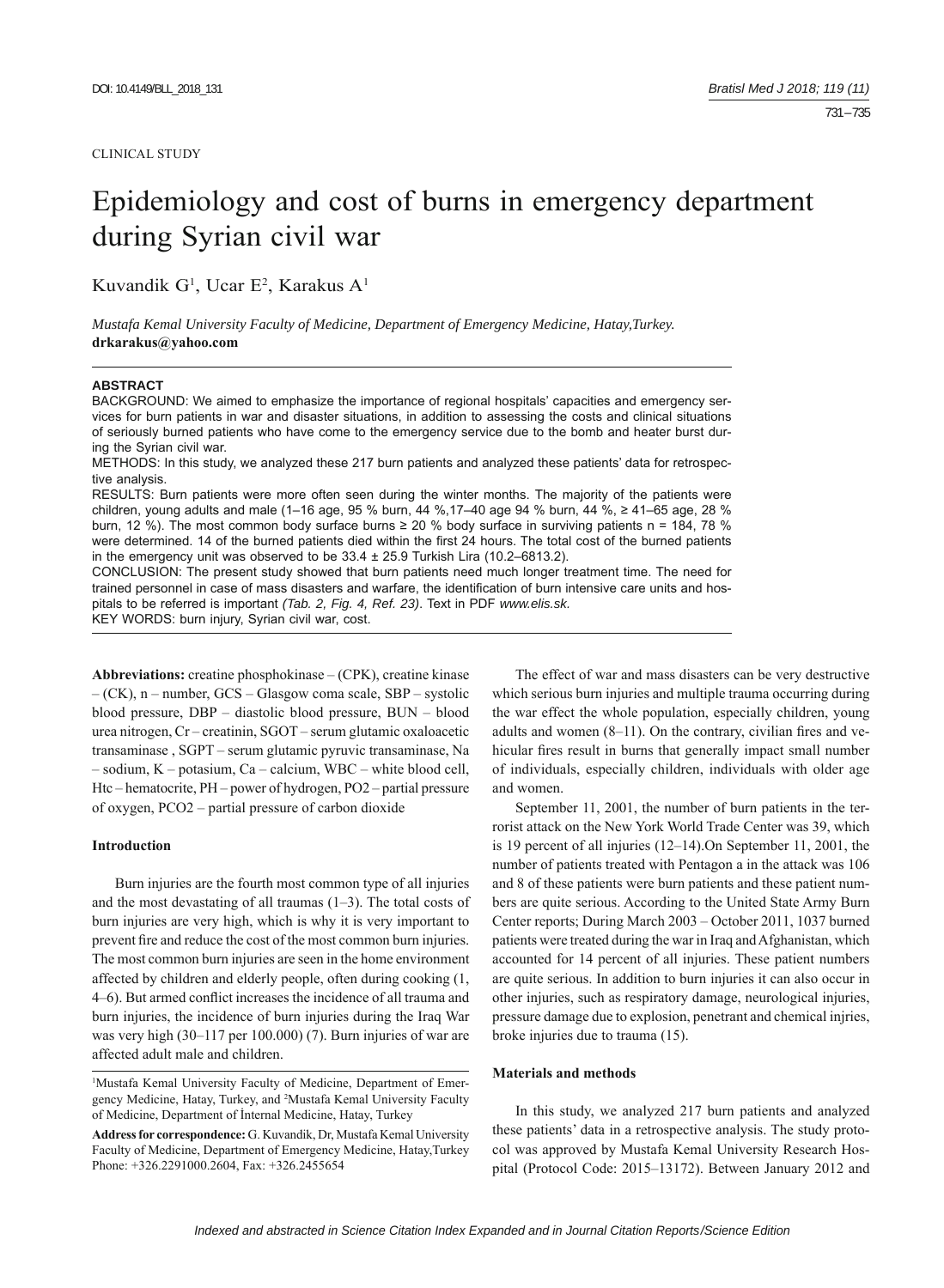# *Bratisl Med J 2018; 119 (11)*

# 731 – 735

April 2015, a total of 3136 trauma patients were admitted to our emergency department, 217 of whom were burn victims. In this study, we analyzed these burn patients and the associated costs, and analyzed these patients' data in a retrospective manner. Since the burns occur very frequently during the winter months and during this period when war is most active, this calendar interval has been selected. The patients were brought to the hospital with 112 emergency ambulances and the surrounding district hospitals and camps.

# *Statistics*

SPSS for Windows 16.0 (Statistical Package for Social Sciences) software was used for statistical evaluations. Relationships between nominal variables were analyzed by chi-square test and the differences between the groups were analyzed by Mann-Whitney U tests. For all statistical data, p < 0.05 was considered significant.

## **Results**

The most frequent cause of firearm injuries was in 3136 cases of patients admitted to emergency services; for example 217 (6.9 %) patients with burns due to bomb explosions and heater bursts, 2919 (93 %) injuries due to shrapnel pieces, mine explosion, and bullet injuries (Figs 1–4.)

## *Average of all patients data values,*

Age (19 $\pm$ 14 Minimum = Min 1 Maximum = Max 81)

Sex (Male 125 – 58 %, Female 78 – 36 %) Number of dead patients  $(14 - 6.5 \%)$  and 14 of these burn

patients died in the emergency department  $(14 – 6.5 %)$ , but the number of dead patients in the referral burn units is unknown. The remaining data are shown in Tables 1 and 2.



**Fig. 2. Burn patient.**



**Fig. 3. Burn patient.**



**Fig. 1. Burn patient.**



**Fig. 4. Burn patient.**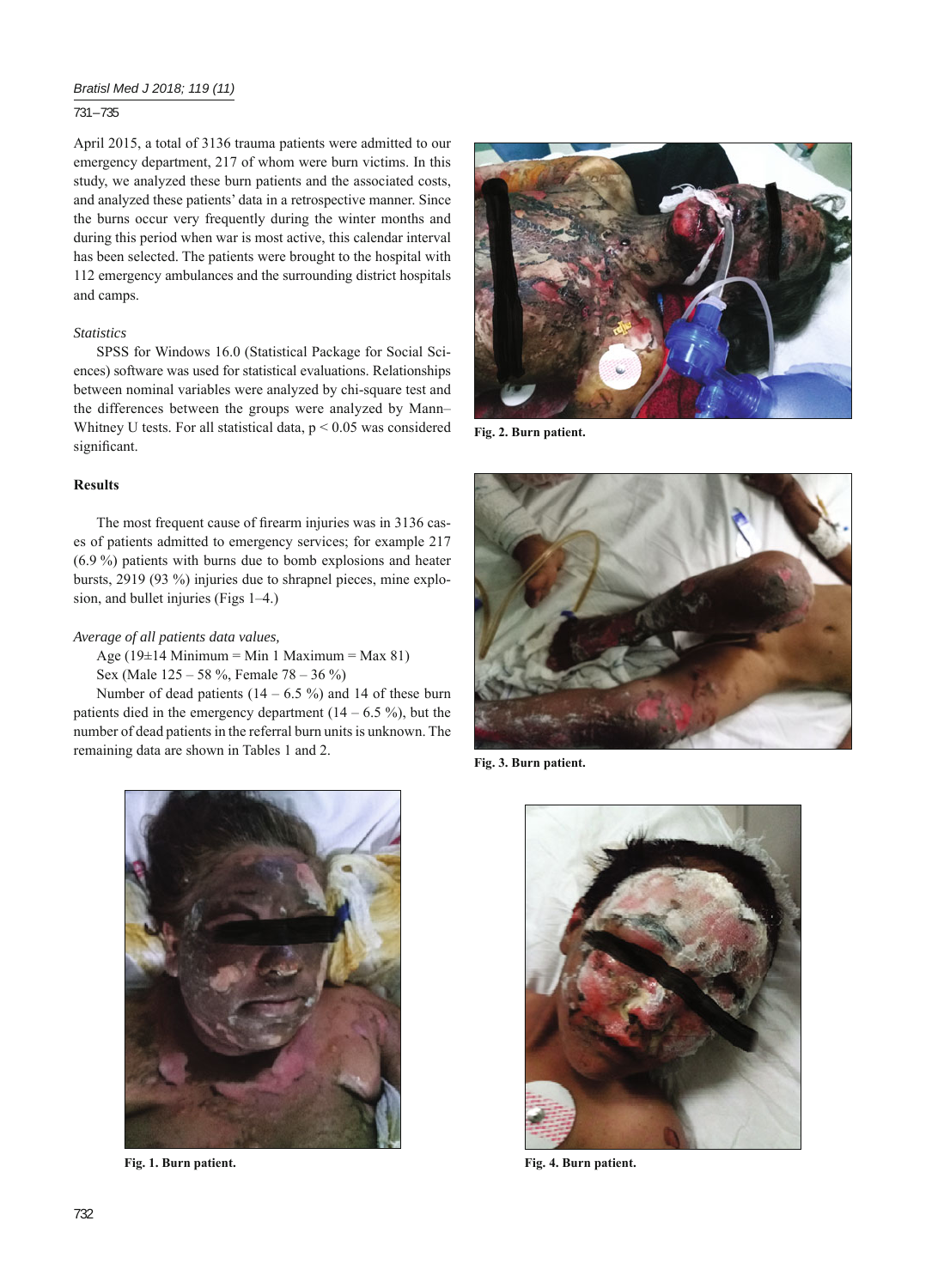|                               | Survived                              | Exitus                           | p     |  |
|-------------------------------|---------------------------------------|----------------------------------|-------|--|
|                               | $n=203(93.6%)$                        | $n=14(6.4\%)$                    |       |  |
| Age                           | 20.9±14.6                             | $9 + 7.2$                        | 0.001 |  |
|                               | (Min=1, Max=81)                       | (Min=2, Max=27)                  |       |  |
| Sex                           | Male 125 58%                          | Male 8 4%                        |       |  |
|                               | Female 78 36%                         | Female 6 3%                      |       |  |
| GCS                           | $10+1.5$                              | $8 + 0.5$                        | 0.000 |  |
|                               | (Min=8, Max=15)                       | (Min=8, Max= $10$ )              |       |  |
| SBP/mmHg                      | $92.2 \pm 13.9$                       | $64.6 \pm 5.7$                   | 0.000 |  |
|                               | (Min=60, Max=135)                     | (Min=50, Max=70)                 |       |  |
| DBP/mmHg                      | $67.1 \pm 10.8$                       | $47.8 \pm 5.7$                   | 0.000 |  |
|                               | (Min=45, Max=95)                      | (Min=30, Max=50)                 |       |  |
| <b>PULSE RATE/dk</b>          | $106.6 \pm 15.5$                      | 129.6±133.6                      | 0.000 |  |
|                               | (Min=78, Max=142)                     | (Min=75, Max=145)                |       |  |
| BUN mg/dL                     | $18.3 \pm 13.4$                       | $51 + 40.9$                      | 0.450 |  |
|                               | (Min=5, Max= $100$ )                  | $(Min=1, Max=118)$               |       |  |
| $Cr$ mg/dL                    | $0.7 \pm 0.5$                         | $0.5 \pm 0.2$                    | 0.042 |  |
|                               | $(Min=0.2, Max=4.2)$                  | $(Min=0.3, Max=1)$               |       |  |
| <b>SGOT U/L</b>               | $67.5 \pm 72.4$                       | 182.5±169.4                      | 0.001 |  |
|                               | (Min=12, Max=634)                     | (Min=16, Max=483)                |       |  |
| <b>SGPT U/L</b>               | 29.9±30                               | 20.9±14.6                        | 0.017 |  |
|                               | (Min=6, Max=267)                      | $(Min=1, Max=81)$                |       |  |
| Na <sup>++</sup> mmol/L       | 134.1±4.9                             | 130.4±4.2                        | 0.006 |  |
|                               | (Min=117, Max=146)                    | (Min=123, Max=136)               |       |  |
| K <sup>+</sup> mmol/L         | $4.5 \pm 0.7$                         | $4.8 \pm 0.9$                    | 0.319 |  |
|                               | (Min=0.4, Max=6.9)                    | (Min=3.4, Max=6.4)               |       |  |
| $Ca^{++}$ mg/dL               | $6.2 \pm 0.5$                         | $5.9 \pm 0.6$                    | 0.057 |  |
|                               | $(Min=4.1, Max=7.3)$                  | (Min=4.9, Max=6.9)               |       |  |
| WBC 10 <sup>3</sup> /μL.      | $24.5 \pm 11.6$                       | $30.3 \pm 21.5$                  | 0.770 |  |
| Htc $/$ %                     | (Min=7.4, Max=56.8)<br>$42.1 \pm 7.8$ | (Min=10.1, Max=74.6)<br>35.8±7.9 |       |  |
|                               | (Min=25, Max=63)                      | $(Min=21, Max=56)$               | 0.015 |  |
| PLATELET/10 <sup>3</sup> /µL. | 393.1±143.9                           | 390.2±198.9                      | 0.367 |  |
|                               | (Min=118, Max=834)                    | (Min=207, Max=783)               |       |  |
| Ph                            | $7.1 \pm 0.1$                         | $7.02 \pm 0.1$                   | 0.000 |  |
|                               | $(Min=6.8, Max=7.4)$                  | $(Min=6.9, Max=7.1)$             |       |  |
| PO <sub>2</sub> /mmHg         | $95 \pm 20.2$                         | $81.9 + 9.6$                     | 0.000 |  |
|                               | (Min=75, Max=228)                     | (Min=73, Max=98)                 |       |  |
| PCO <sub>2</sub> /mmHg        | $31.2 \pm 5.9$                        | $38.2 \pm 7.3$                   | 0.001 |  |
|                               | (Min=20, Max=55)                      | (Min=29, Max=48)                 |       |  |
| % Saturation                  | 89.6±9                                | $77.2 \pm 5.4$                   | 0.000 |  |
|                               | $(Min=71, Max=130)$                   | (Min=70, Max=85)                 |       |  |
| HCO <sub>3</sub>              | $14.5 + 4.3$                          | $9.1 \pm 3.8$                    | 0.000 |  |
|                               | (Min=3.1, Max=26.6)                   | $(Min=4.7, Max=14.5)$            |       |  |
| Lactate                       | $7.2 \pm 1.7$                         | $9 \pm 0.7$                      | 0.000 |  |
|                               | $(Min=3.2, Max=10)$                   | (Min=6.9, Max=9.8)               |       |  |
| Cost/Turkish lira             | 33.4±25.9                             | $26.8 \pm 17.1$                  |       |  |
|                               | $(Min=102.1)$                         | $(Min=132.1)$                    |       |  |
|                               | Max=6813.2)                           | Max=793.2)                       |       |  |

|  |  | Tab. 1. All patients data values. |  |  |
|--|--|-----------------------------------|--|--|
|--|--|-----------------------------------|--|--|

Other pathologies that have been identified in addition to burn injuries include; crush syndrome, kidney failure and pregnant woman. Blood creatine phosphokinase (CPK) and creatine kinase (CK) levels were found to be high in patients with crush syndrome. Majority of the burn patients were admitted to the emergency service during the winter months.

The total cost of the burned patients in the emergency unit was observed to be  $(33.4 \pm 25.9, 10.2 - 6813.2)$ , but the cost in the referral burn units is unknown. The data values of the dead patients are shown in Tables 1 and 2. Other pathologies that have been identified in addition to burn injuries include crush syndrome (n  $= 26$ , 12 %), kidney failure (n = 1) and pregnant woman (n = 1). Blood CPK and CK levels were found to be high in patients with crush syndrome. Majority of the burn patients were admitted to the emergency service during the winter months ( $n = 217, 100\%$ ).

Severe burns can result in significant morbidity and mortality ( $>$  20 % body surface burns in surviving patients  $184 - 78$  %. 20 % body surface burns in dying patients  $14 - 6$  % ( $p \le 0.005$ ).

In addition, high lactate levels were the factors affecting mortality and morbidity and were statistically significant (Surviving patients  $7.2 \pm 1.7$  Min = 3.2, Max = 10, Dying patients  $9 \pm 0.7$ Min = 6.9, Max = 9.8 ( $p \le 0.000$ ).

#### **Discussion**

Wars, conflicts or natural disasters negatively affect human life, causing serious injury, significant costs and death. Especially; they affect the young population and this changes the structure of the community, for example, as we have seen in burn patients, more children and young people are affected. As we have seen in the studies done, it is stated that the population migrating to other countries is mostly in the group of males  $(70-100\%)$  and young people (16–34 years) (16–19). In this study, similar data were obtained.

About 5–20 % of those injured after conventional war, civilian catastrophes and terrorist attacks can suffer serious burn injuries (20). Most of these surviving patients have at least 20 % body surface burning. In our study, the percentage of burns and the number of patients were similar, but the rates were significantly higher. The majority of multiple traumatized and severely burned patients die at the time of the event, in the area of the event or within the following first 24 hours (21, 22). In this study fourteen (6  $\%$ ) of the burned patients died within the first 24 hours.

In the presence of these conditions, traumatic and surviving serious burn victims in the Syrian Civil War came to our emergency service and were accepted. As soon as the patients came, their examination and treatment started immediately, but there is no burn-in care unit at the hospital; care and treatment were carried out in our emergency unit until the patients were referred to various burn care units. The treatment in the emergency department continued for a mean of 3 days and all the patients were referred to other hospitals because there was no burn intensive care unit in the hospital. As the emergency department capacity has been exceeded, it is difficult to provide services.

Although the most common vulnerable groups for burn injuries are children, women and elders, in armed conflicts he most common vulnerable groups are children, young adults and women as like in Syrian Civil War.

Often fires occur in winter as it is in Syria's civil war. In the winter months, these patients applied to the emergency service with flame burns, and all the patients with flame burns were found to have in the history of the patient's bomb and heater burst when they arrived at the emergency service. According to the American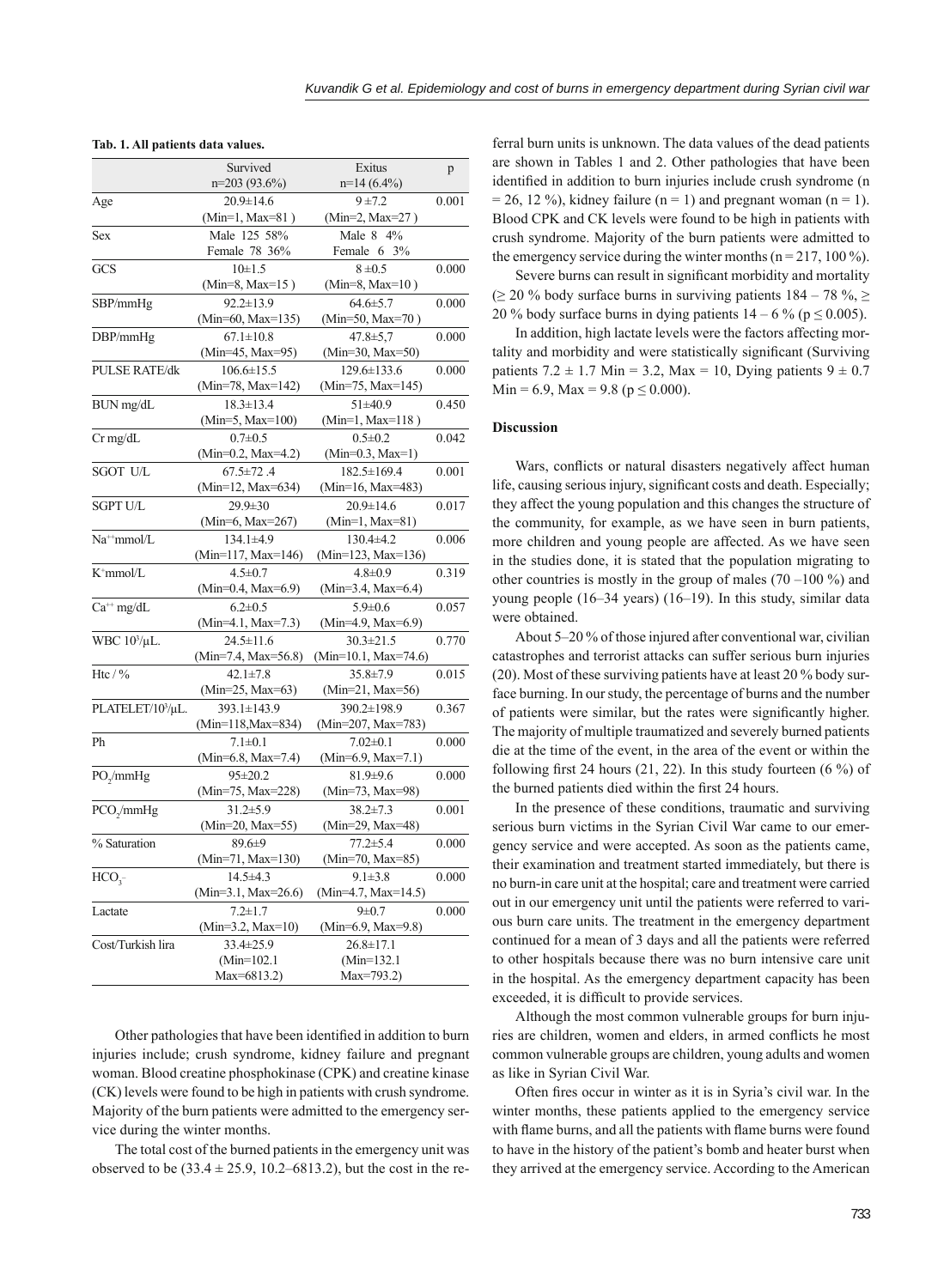# 731 – 735

## **Tab. 2. All patients data values.**

|                         | Survived                       |                |       | Exitus      |                |       | p     |  |
|-------------------------|--------------------------------|----------------|-------|-------------|----------------|-------|-------|--|
|                         | $n = 203$                      | 93.6%          |       | $n = 14$    |                | 6.4%  |       |  |
| Burn percentage         | 5%                             | $\mathfrak{2}$ | $1\%$ | 5%          |                |       | 0,005 |  |
|                         | 10%                            | 6              | 3%    | 10%         |                |       |       |  |
|                         | 15%                            | 10             | 5%    | 15%         |                |       |       |  |
|                         | 20%                            | 25             | 12%   | 20%         |                |       |       |  |
|                         | 25%                            | 75             | 34%   | 25%         | 3              | $1\%$ |       |  |
|                         | 30%                            | 43             | 20%   | 30%         | $\mathfrak{2}$ | $1\%$ |       |  |
|                         | 35%                            | 13             | 6%    | 35%         | 3              | $1\%$ |       |  |
|                         | 40%                            | 12             | 5%    | 40%         | 5              | 2%    |       |  |
|                         | 45%                            | 12             | 5%    | 45%         | 1              | $1\%$ |       |  |
|                         | $\geq 50\%$                    | 5              | 2%    | $\geq 50\%$ |                |       |       |  |
| Burn grade              | 2° superficial                 | 40             | 18%   |             |                |       | 0,001 |  |
|                         | $2^{\circ}$ superficial - deep | 145            | 67%   |             | $\tau$         | 3%    |       |  |
|                         | $2^{\circ}-3^{\circ}$ degrees  | 14             | 7%    |             | 6              | 3%    |       |  |
|                         | 3° degrees                     | $\overline{4}$ | 2%    |             | 1              | 1%    |       |  |
| Seizures                |                                | 16             | 7%    |             | $\,$ $\,$      | 4%    | 0,000 |  |
| Additional pathologies  |                                | 21             | 10%   |             | 5              | $2\%$ | 0.016 |  |
| <b>Treatment times</b>  | 1day                           | 16             | 7%    |             | 14             | 7%    |       |  |
|                         | 2 day                          | 75             | 34%   |             |                |       | 0.000 |  |
|                         | 3 day                          | 94             | 43%   |             |                |       |       |  |
|                         | $4 \geq$ day                   | 18             | 8%    |             |                |       |       |  |
| Bomb explosions A)      |                                | 115            | 53%   |             | 10             | 5%    | 0,556 |  |
| Heater burst<br>(B)     |                                | 65             | 30%   |             | 3              | $1\%$ |       |  |
| $A + B$                 |                                | 23             | 10%   |             | 1              | 1%    |       |  |
| Sent To Burn Care Units |                                | 203            | 94%   |             | 14             | 6%    | 0,000 |  |
| Age                     | $1-16$ age                     | 85             | 39%   |             | 10             | $5\%$ |       |  |
|                         | $17-40$ age                    | 90             | 42%   |             | 4              | 2%    | 0.071 |  |
|                         | $41 \geq 65$ age               | 28             | 13%   |             |                |       |       |  |

Burn Society, the prognosis and treatment of burn victims are directly related to the burn classification, so careful evaluation of the depth and size of the burns is very important. For this reason, it is very important that clinicians should be reassessed at the outset of treatment as it is important that the size and depth of the burns are correctly identified.

In the United States, one third of burn patients are treated in emergency services, and this rate may increase in cases of war and disaster (1, 4).For this reason, if the patients exceed the capacity of the local burn centers, the American Burn Society defines it as a catastrophic condition (13).This situation applies to all wars, similar situation occurred in hospitals in the Hatay region (8, 13, 23).The battle in Syria has shown that the planning of emergency services, hospitals and burn intensive care units in battle and mass catastrophes is very important. Patients were treated for an average of 72 hours in the emergency department, and approximately 6 percent of these patients have died.

## **Conclusion**

Our study showed that burn patients need much longer treatment time; the need for trained personnel in case of mass disasters and warfare, the identification of burn intensive care units and hospitals to be referred is important. It is also an inevitable responsibility for the triage system to be very practical and continuous in training of its personnel. Otherwise, the service quality and cost will be much higher because the emergency service units will have to care for more patients, not only 1/3 of burn patients. Because the loss of young population will increase, the social structure of the society may change. In cases of mass disasters and wars; it is very important to prepare national disaster plans for burning cases, because such events can affect the young population, ultimately disturbing social development.

## **References**

**1. Forjuoh SN.** Burns in low- and middle-countries; a review of available literature on descriptive epidemiology, risk factors,treatment, and prevention. Burns 2006; 32 (1): 529.

2. Peck MD, Kruger GE, van der Merwe AE et al. Burns and fire from non-electric domestic appliances in low and middle income countries. Part 1.The scope of problem. Burns 2008; 34: 303.

**3. Institute for Health Metrics and Evaluation.** The Global Burden of Disease: 2010 Update. IHME, Seattle, 2012. www.healthmetricsandevaluation.org/gbd-compare/.

**4. Center for Disease Control.** Fire deaths and injuries: Fact sheet overview 2008 www.cdc.gov/HomeandrecrationalSafety/Fire-Preventation/ fires-factssheet.html.